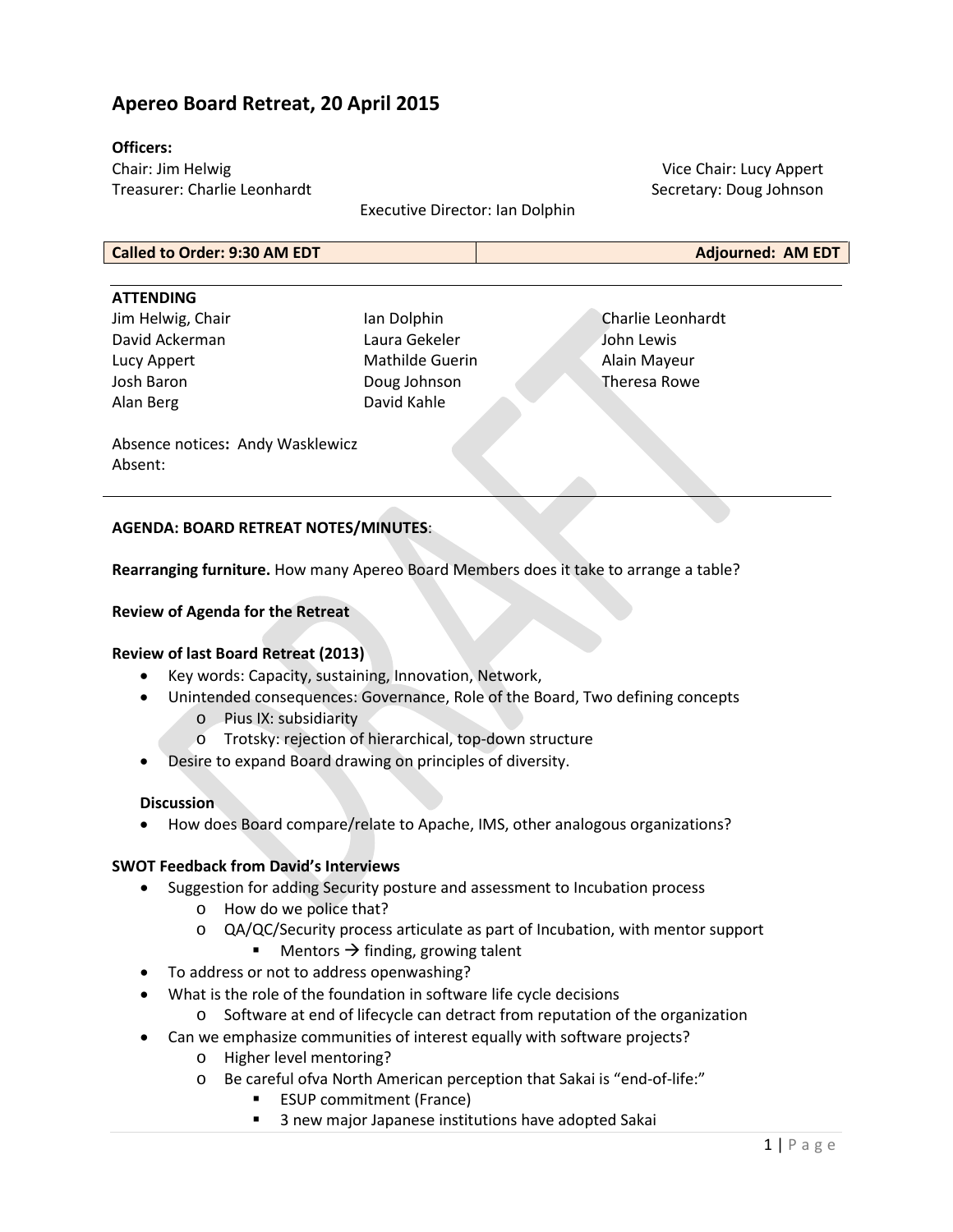- Axies Consortium
- 80% Africa is Sakai;
- 60% Spain;
- **Sakai in Nahuatl in Mexico.**
- Threats
	- o Cloud (security!)
		- **Ease of upgrades**
		- OAE: cloud tenanting; a microcosm of cloud issues
		- $How$  do we take the conversation outward?
	- o Back to the "Expert Bank:" What are the trends and issues all or some of our projects should be aware of and thinking about?

#### **Mission Exercise**

We want to do <this> by

- > This
- > That
- > The other

For each, consider "impact:"

- > Value to "the cause"
- > Relevance to the audience
- > Visibility of success
- > Closing the gaps between foundation and community
- > Involvement of networks?

Ideas: Home for Ideas, Support for Creativity, and Support for "Maker Culture"

The community is vertical AND International Tensions: Cloud vs. International Privacy

- - Agile Infrastructure
	- Statements tend to be too long: Need short stories

### **Mission Statement Concepts – Yes**

- Kickstarter model/Home/Community/Brokerage for ideas at the intersection of technology and education.
- Open spaces promoting openness
- Embracing the vertical community
- Enabling creativity
- Fostering/recognizing Quality, standards and best practices(?)

### **Health Checks for Non-Profits**

- Relevant to Apereo:
	- o Cash flow / revenue growth
	- o Sustainability Reserves / Exposure / Resilience
	- o Efficiency What do we do? How do we do it? Where do we do it?
	- o Effectiveness ROI / Getting maximum impact
- Non-financial measures
	- o Effectiveness delivering on mission, not just meeting budget
	- o Social / community impact including member benefits
	- o Technical Results –
	- o Ethical and legal good standing –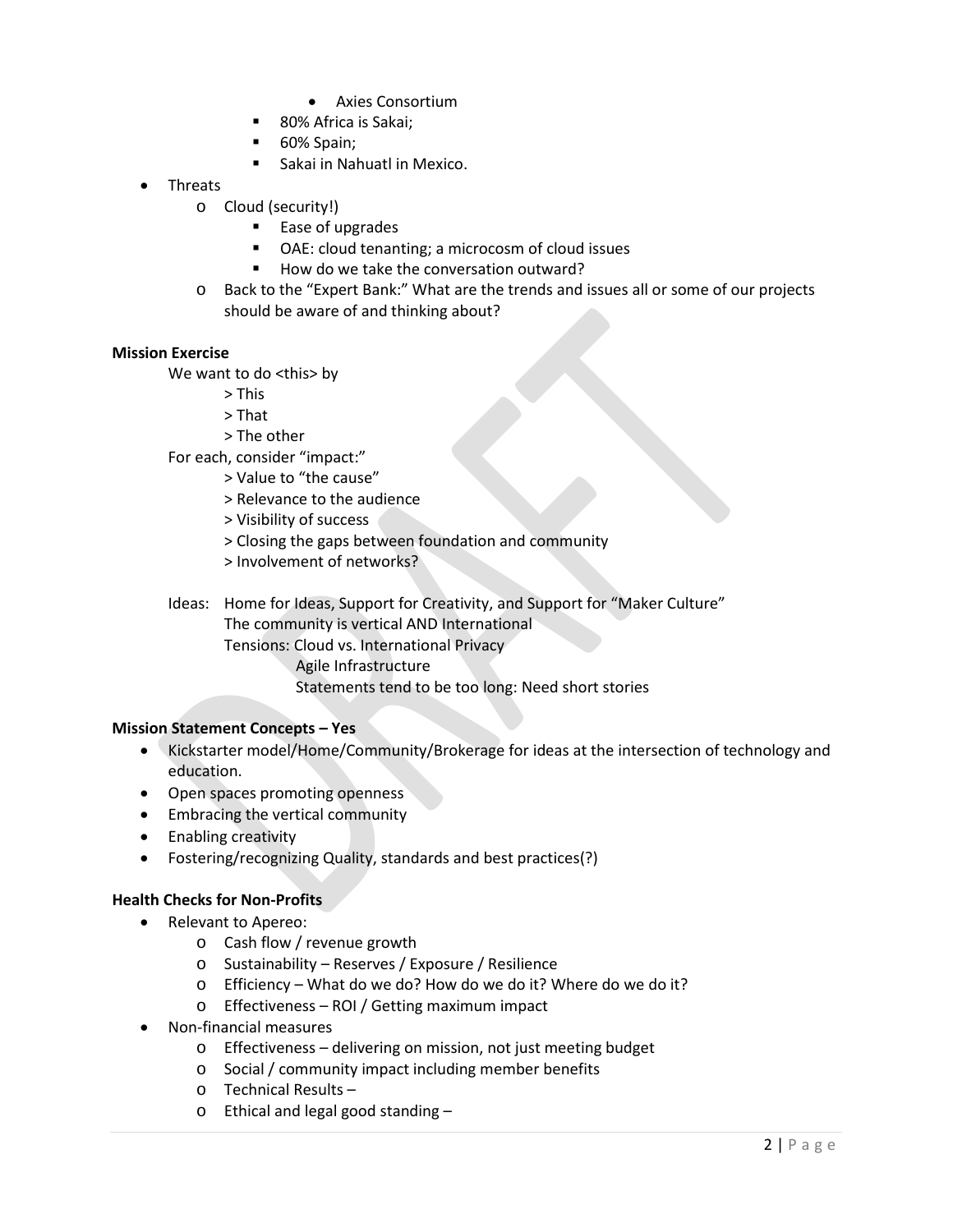#### **Lifecycle Framework**

- 5-step process
	- o Inputs tangibles and intangibles that enable the nonprofit to perform its tasks including partners staff / board understanding
	- o Activities grouped into meaningful clusters (such as incubation, membership, advocacy, etc.
	- o Outputs Tangible products and services
	- o Outcomes changes effected (noting that outcomes can iteratively become inputs)

K

o Impacts – Benefits arising, including the value add.

# **Apereo Board Retreat, 21 April 2015**

### **Health Measures, Cont.**

### **Internal Issues**

| Distribution of spending                                      | Output         |
|---------------------------------------------------------------|----------------|
| <b>Resilience of officers</b>                                 | Input          |
| Succession plan for lan<br>$\circ$                            |                |
| Board engagement                                              | Input          |
| Attendance at meetings, taking on responsibilities w/I<br>O   |                |
| community, board committees,                                  |                |
| O                                                             |                |
| <b>Fiscal Measures</b>                                        |                |
| Operating cash months (recommend 24) <sup>1</sup>             | Input          |
| Revenue and change $\Delta$                                   | Input          |
| Donations, e.g. FoA                                           | Input          |
|                                                               |                |
| Membership                                                    |                |
| Membership #s (sliced by demographic)                         | Output / Input |
| Project adoption / Installs                                   | Output         |
| Event engagement (NB Geog)                                    | Output         |
| Online engagement (webinars, listservs, etc.)                 | Output         |
| <b>Student Contributors</b>                                   | Output / Input |
| International reach                                           | Activity       |
| # countries, translations, participation in conferences,<br>O |                |
| software commits, etc.                                        |                |
| Professional development (survey)                             | Outcome        |
|                                                               |                |
| <b>Projects &amp; Activities</b>                              |                |
| Github pulls and commits                                      | Activity       |
| Project health                                                | Activity       |
| Self-reported<br>O                                            |                |
|                                                               |                |
| <b>Public Role &amp; Image</b>                                |                |
| Mentions in press                                             | Outcome        |

<span id="page-2-0"></span><sup>&</sup>lt;sup>1</sup> "A commonly used reserve goal is 3-6 months' expenses. At the high end, reserves should not exceed the amount of two years' budget. At the low end, reserves should be enough to cover at least one full payroll…. However, each nonprofit should set its own reserve goal based on its cash flow and expenses. " *The [Nonprofits Assistance Fund](http://www.nonprofitsassistancefund.org/)*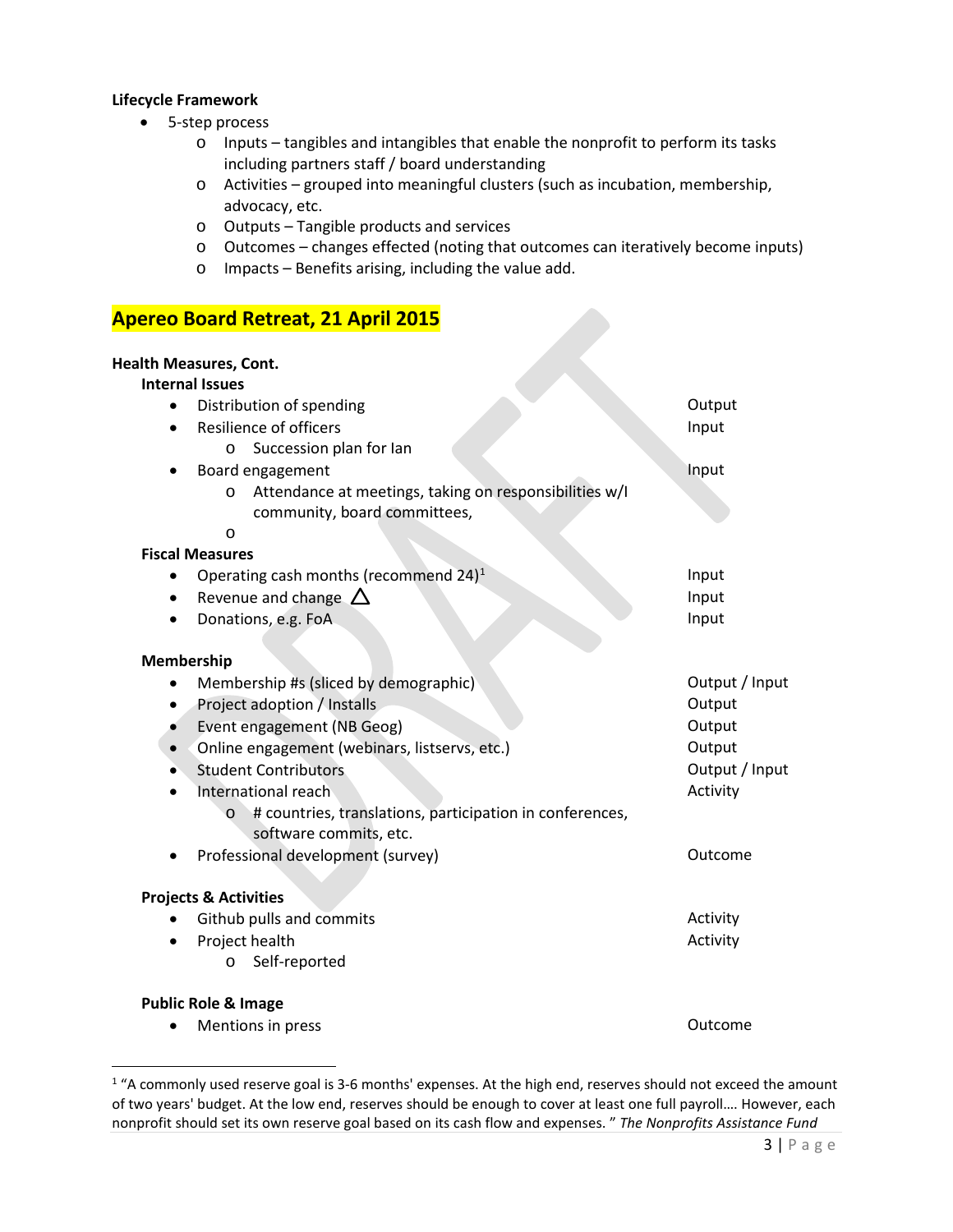| Apereo related sessions elsewhere                        | Output / Outcome |
|----------------------------------------------------------|------------------|
| Actionable collaborations brokered                       | Activity         |
| Communities, projects, groups, collaborations<br>$\circ$ |                  |
| Network reciprocation                                    | Outcome          |
| Participation in standards bodies                        | Activity         |
| Seats, representation<br>$\circ$                         |                  |
| Participation in standards bodies                        | Activity         |
| Seats, representation<br>O                               |                  |
| Citations in scholarly articles                          | Outcome          |
| Training events organized/funded                         | Activity         |
| Engagement with online presence (Google analytics, etc.) | Output           |
|                                                          |                  |
|                                                          |                  |
| <b>Group Priorities</b>                                  |                  |
| Revenue Generation / expansion of membership             | $+2$             |
| <b>Student Contributors Program</b>                      | $+1$             |
| <b>Executive team structure and sustainability</b>       | $+2$             |
| Succession planning<br>$\circ$                           |                  |
| Functional growth of staff<br>$\circ$                    |                  |
| Technical infrastructure improvements                    |                  |
| JIRA, lists,<br>$\circ$                                  |                  |
| <b>Health monitoring</b>                                 | $+1$             |
| 100% Open Program / Public Presence                      | $+2$             |
| Rebranding<br>$\circ$                                    |                  |
| Clarify the story / control the narrative<br>$\circ$     |                  |
| <b>Communication planning</b><br>$\circ$                 |                  |
| Vertical community engagement                            |                  |

• Vertical community engag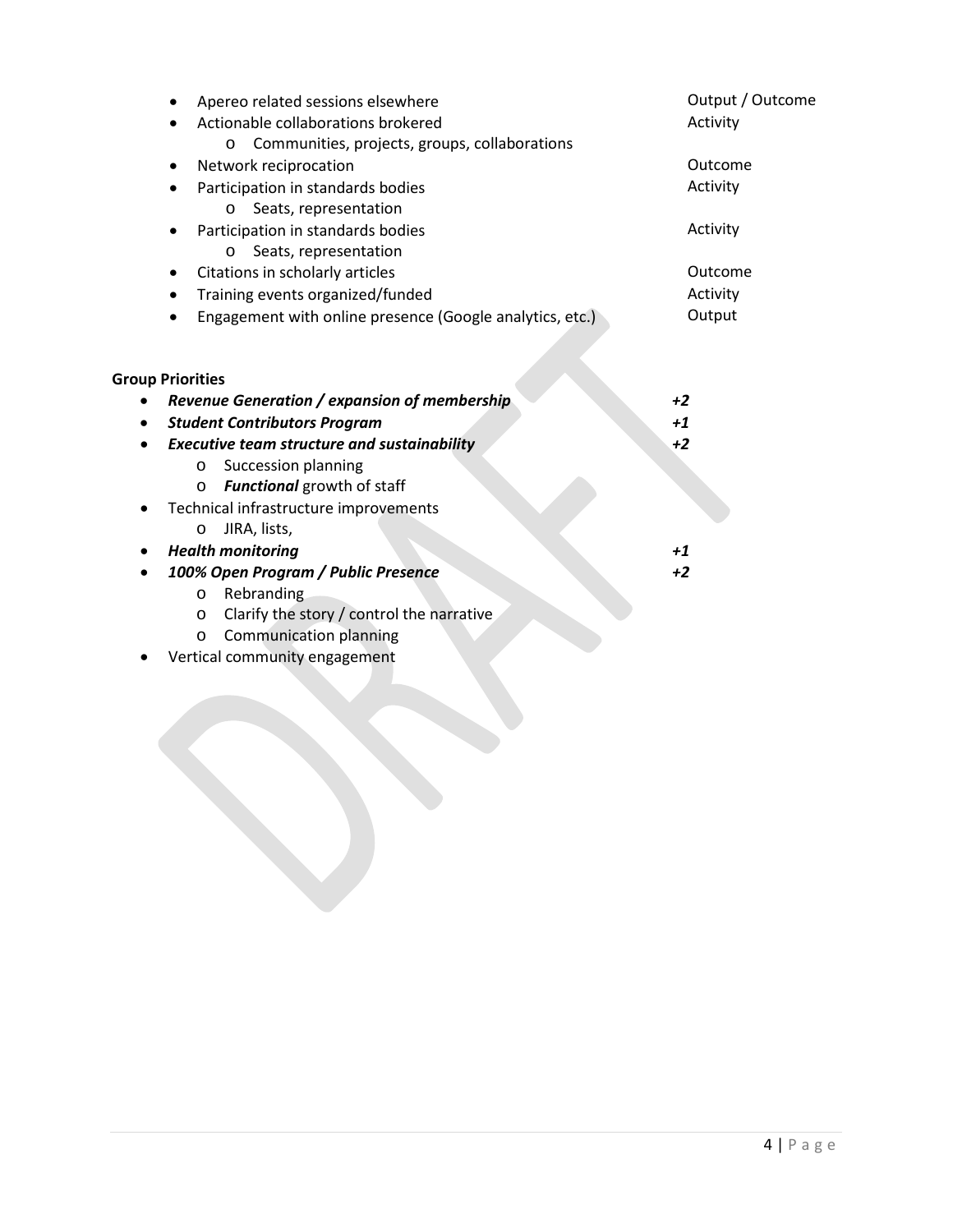# **Information Items**

## **Participation Calendar:**

- **Apereo Board Elections**. To begin later march/early April.
- Discussion around the potential for the **Unconference** to be held in Montreal, alongside an Apereo Quebec event, are ongoing.
- **Open Apereo 2015**. May 31 June 4, 2105, Baltimore, Maryland. USA.
- **Apereo Webinars**:<https://www.apereo.org/content/apereo-events>
- **Xerte Online Toolkits**. April 8, 2015, Noon (US Eastern).
- **Educause Annual Conference 2015**. Oct. 27 30, Indianapolis, IN, USA. (Note: Apereo Board typically meets at this Conference; officially or socially depending on # attending).